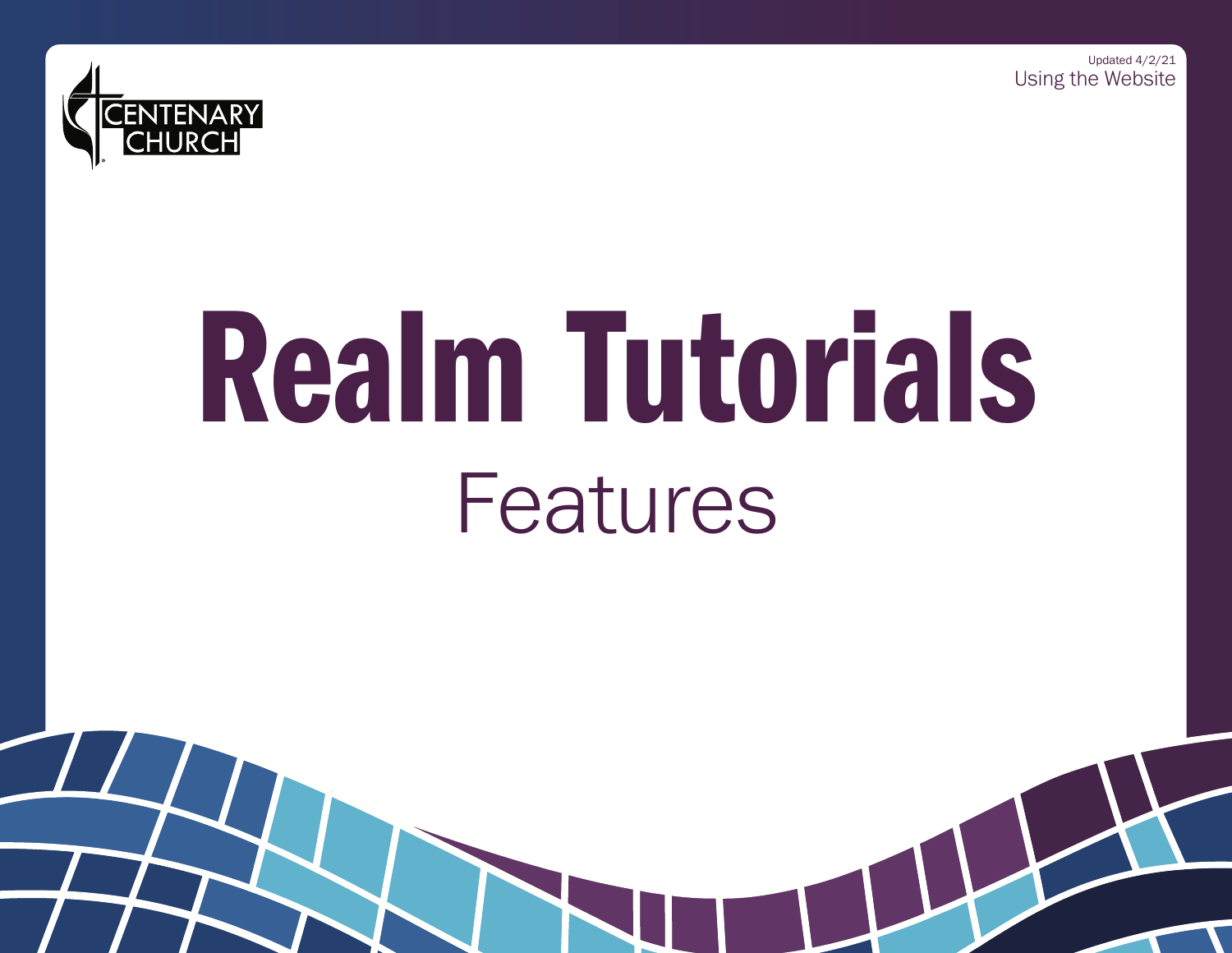## Realm Features **Internal and Security** 1989 and 2008 and 2008 and 2008 and 2008 and 2008 and 2008 and 2008 and 2008 and 2008 and 2008 and 2008 and 2008 and 2008 and 2008 and 2008 and 2008 and 2008 and 2008 and 2008 and 200

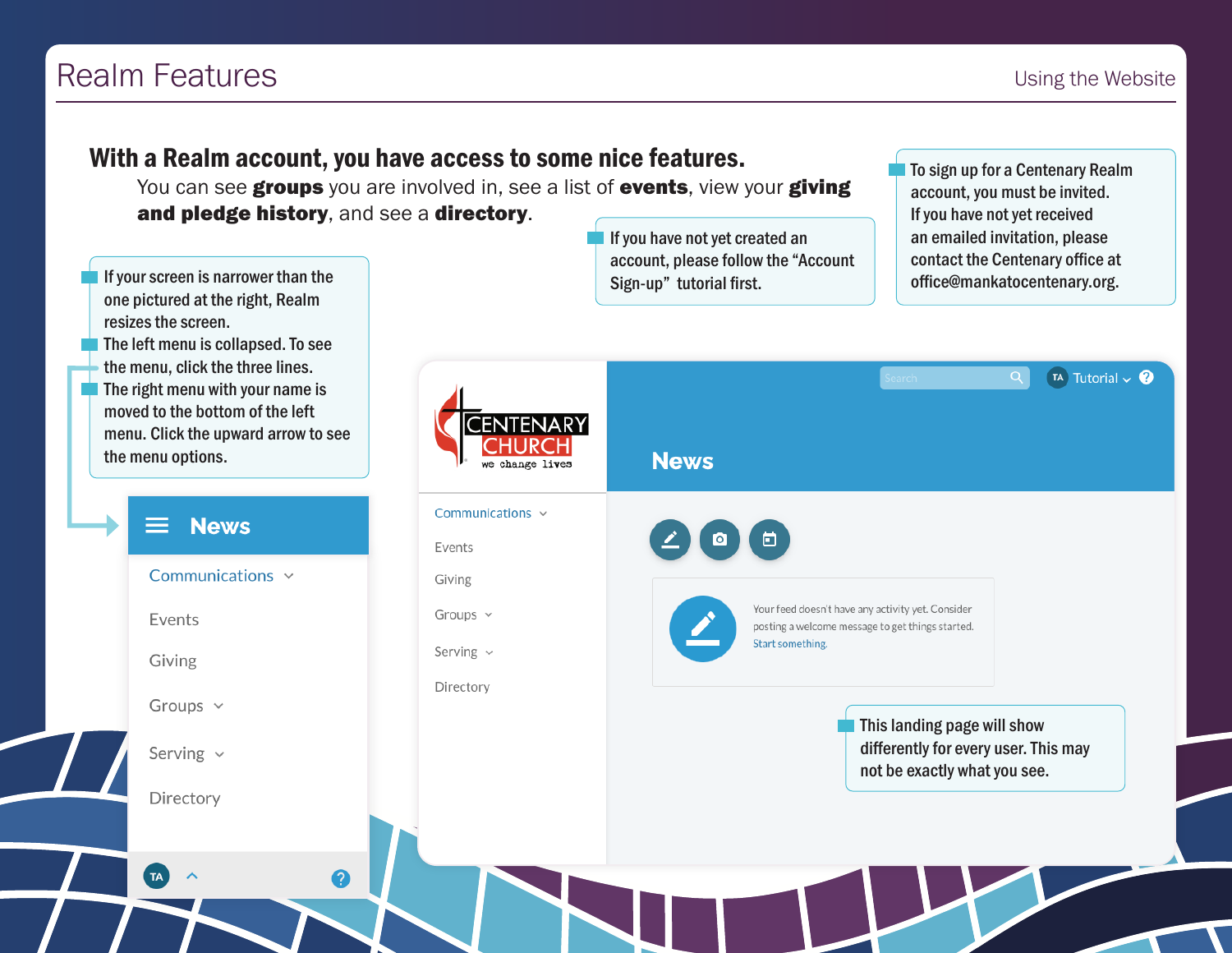## Realm Features

 $\overline{L}$ 

**1....** To see the groups you are involved in, or events for those groups.

|                                                   | <b>Events</b>                                                                                         |                                                               |
|---------------------------------------------------|-------------------------------------------------------------------------------------------------------|---------------------------------------------------------------|
| Communications v                                  |                                                                                                       |                                                               |
| Events<br>Giving                                  | <b>MY EVENTS</b><br><b>ALL EVENTS</b>                                                                 | <b>FIND EVENTS</b><br>Q Search by Event Name                  |
| Groups ^                                          | All Events from Apr 03 to Apr 30                                                                      |                                                               |
| Centenary United Methodist                        | SUN   APR 4, 2021                                                                                     | <b>FILTER</b>                                                 |
| Church<br><b>Test Group</b><br><b>Find Groups</b> | CENTENARY UNITED METHODIST CHURCH<br>10:00 AM<br><b>Sunday Service Online</b><br>10:00 AM - 11:00 AM  | All Dates<br>Today<br>This Week<br>This Month<br>Custom Dates |
| Serving $\sim$                                    | WED   APR 7, 2021                                                                                     | <b>DISPLAY</b>                                                |
| Directory                                         | <b>WEDNESDAY NIGHT ADULT CLASS</b><br>6:30 PM<br>Two Streams: Racism and Justice<br>6:30 PM - 7:30 PM | All Events<br>$\bigcirc$ Requires Registration                |
|                                                   |                                                                                                       | <b>RSVP</b>                                                   |
|                                                   | SUN   APR 11, 2021                                                                                    | Events I've RSVP'd for                                        |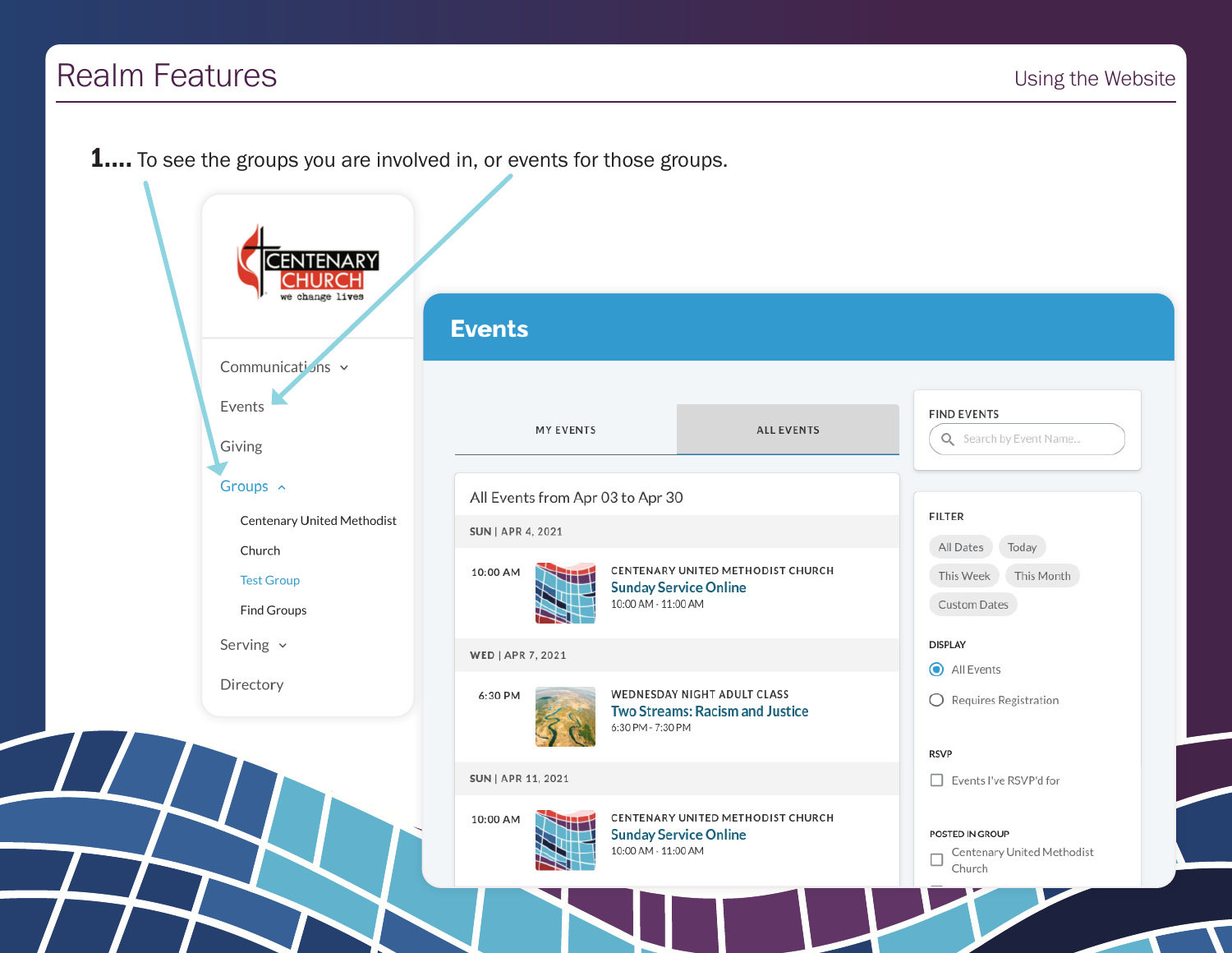## Realm Features **Internal and Security** 1989 1991 1992 1993 1994 1995 1996 1997 1998 1998 1999 1999 1999 1999 199

- **2....** You can view your giving history as well as your pledge history on the Giving page.
- **3....** You are able to view history for past years by choosing a date range in this menu.
- 4.... You can see current and past pledges by clicking the Current Pledges menu and choosing Past Pledges.

| CURRENT PLEDGES ^      |
|------------------------|
| Past Pledges           |
| <b>Current Pledges</b> |

**5....** Print the gifts by clicking the print icon and pressing the Print button in the next dialogue box.

### **Giving**



**6....** From February 1 to April 30th this button appears and you can print a statement for the previous year.